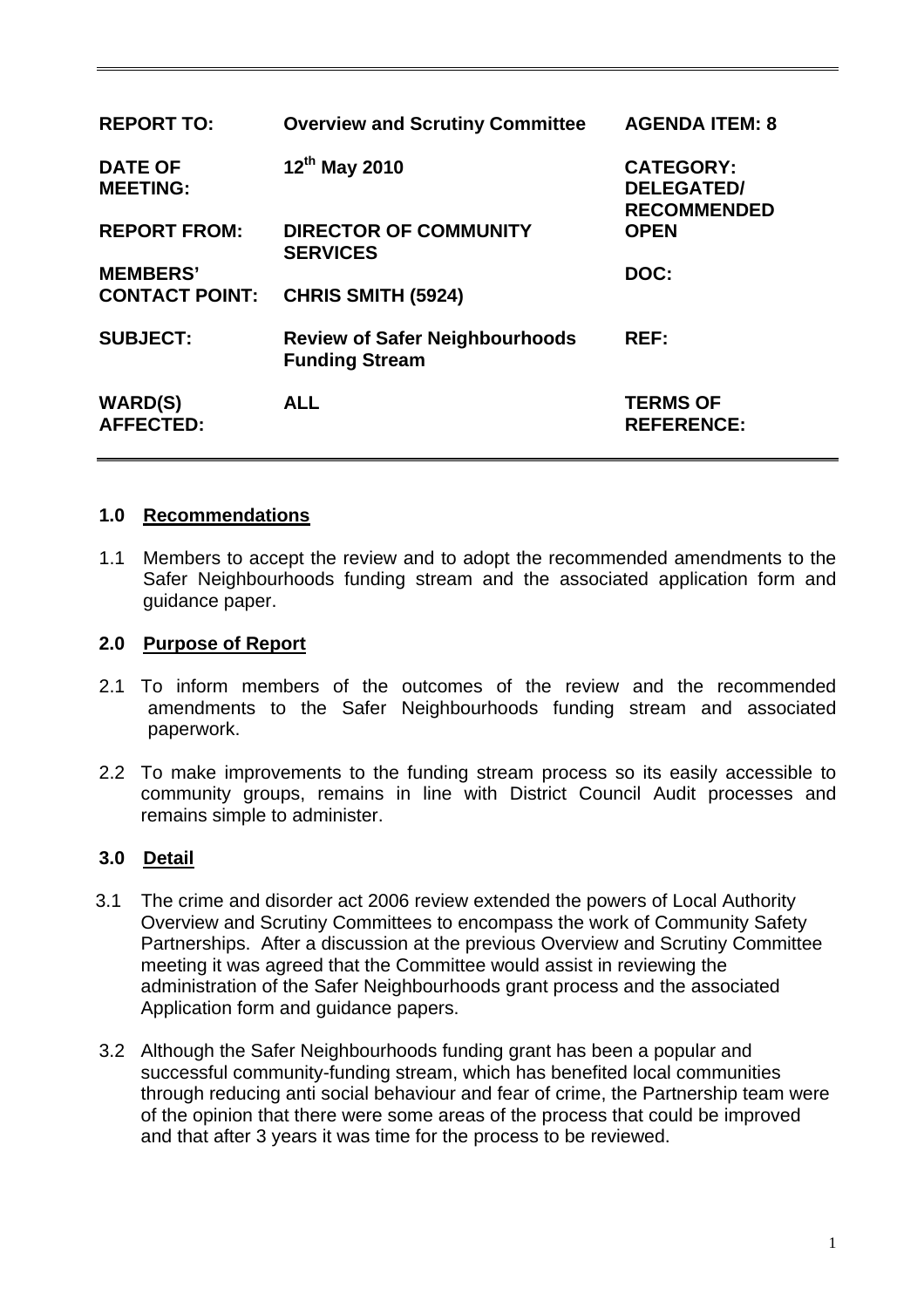- 3.3 The areas that the Partnership team recognised could be improved were:
	- Despite the funding stream running from April to March each year, many 'last minute' applications come in after Christmas to the 'big pot' when the remaining unspent money from all areas is available to projects from any areas to bid into.
	- Certain Safer Neighbourhood Areas submit far more applications for projects than others.
	- The absence of Parish Councils in the urban core impacts on the number of applications submitted in these areas.
	- The quality of applications can be poor and submitted at short notice.
	- Some projects do not deliver projects on time and due to the grants being paid in advance they can have the money in their accounts for long periods of time before the project is delivered.
	- On occasions there is a difficulty in obtaining Invoices/ evidence of spend.
	- The quality of evaluations received can be poor.
- 3.2 An initial scoping document was produced by the Safer Communities Manager and submitted to the Overview and Scrutiny Committee on the 8<sup>th</sup> April 2010 where it was discussed.
- 3.3 The Scrutiny Committee agreed to assist in carrying out the review and It was agreed that the areas that the review should cover were as follows:
	- Deadlines for submitting applications
	- Maximum amount of funding available per project application
	- Match funding requirements
	- Post Christmas Big Pot
	- Scoring/ approving applications
	- Should grants be spent by financial year-end?
	- Payments of Grants (in advance or not?)
	- Quarterly / Annual Monitoring/ evaluation
	- Attracting more applications from urban core areas
	- Application form and Guidance document
- 3.3 It was further agreed at the Scrutiny Committee meeting on the  $8<sup>th</sup>$  April 2010 that the Funding amount of £4,000 per area should remain and should not be part of the review.
- 3.4 The review was carried out by two sub groups, which were made up of members and officers. The first group; Cllrs Jones and Farrington and officer, Chris Smith looked at the existing Application form and Guidance document. The second group; Cllrs Lane and Hood and officers Phil Marriott and Chris Smith looked at the other processes listed in 3.3
- 3.5 The **recommendations** to come out of the review are as follows:

## **Deadlines for submitting applications**

Deadlines for applications to be submitted should remain as the end of the month before the meetings start i.e.: February, May, August and November.

If projects are submitted after the deadline of the big pot they can go to the March Meeting to be approved, thus creating a further end of February deadline.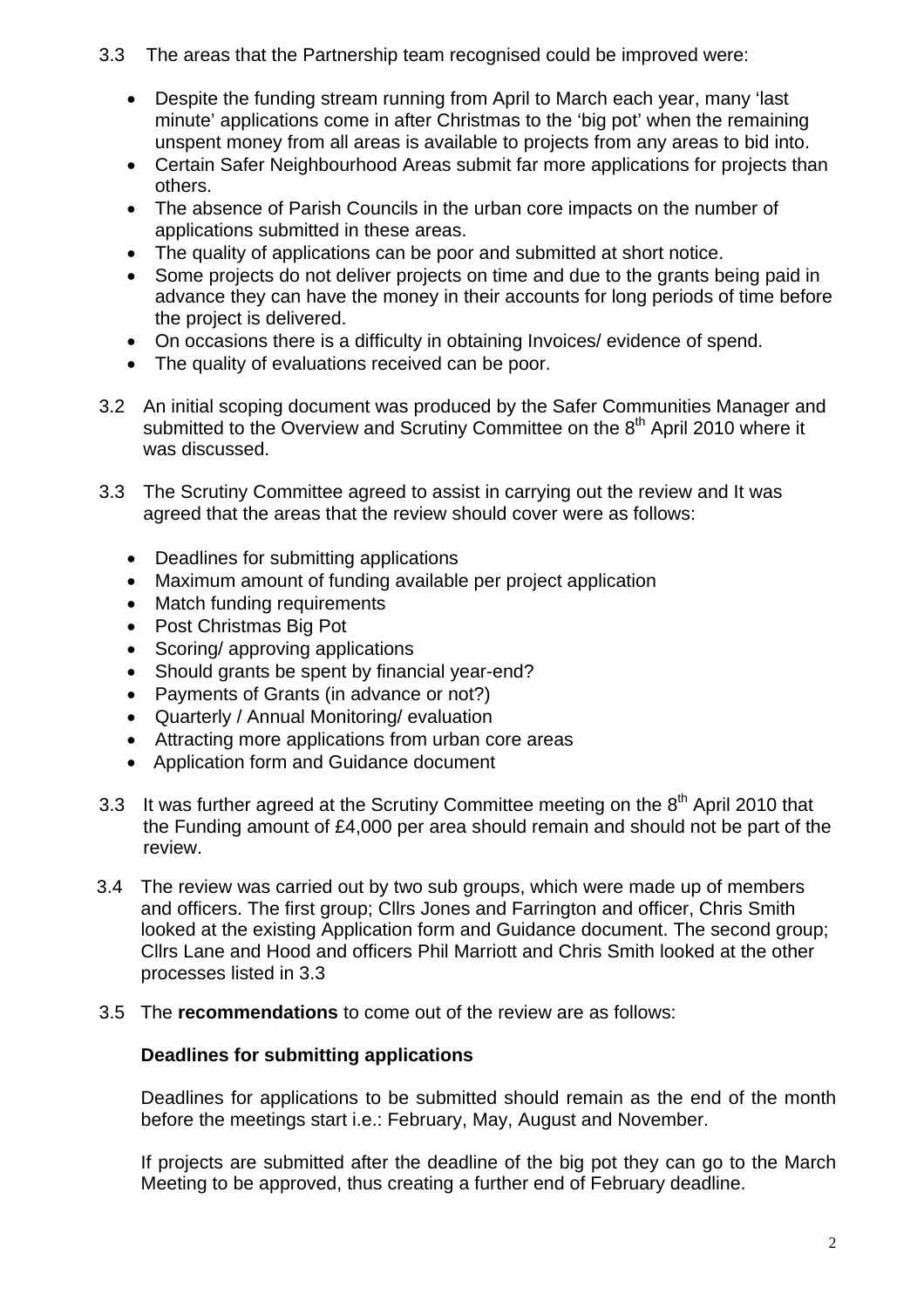The deadline for submitting applications into the big pot after Christmas should be brought forward from the end of February to the end of January.

## **Maximum amount of funding available per project application**

The Maximum amount that an application can apply for should remain at £2,500 between April and December

#### **Match funding requirements**

The new match funding requirements will be as follows

| <b>Amount of grant</b> | Minimum matched funding requirement |
|------------------------|-------------------------------------|
| Less the £500          | Volunteer time only                 |
| £501 - £1.500          | 25% of the value of the project     |
| £1,500 - £2,500        | 50% of the value of the project     |

#### **Post Christmas Big Pot**

The post Christmas 'Big Pot' should remain but will only be open for applications until the end of January. The maximum amount that can be applied for out of the 'big pot' is reduced down from £5,000 to £1,000.

If applications submitted to the Big Pot are of a similar standard, weighting should be given to the areas that had an under spend.

## **Scoring/ approving applications**

The initial scoring of an application should continue to be done by the relevant Safer Neighbourhoods Officer and the Safer Communities Manager

The final approval of each project should continue be done at the public Safer Neighbourhoods meetings, (with the exception of those funded out of the 'big pot')

#### **Should grants be spent by financial year-end?**

All projects approved prior to December should spend their funding before the end of March unless a written request is made to the Partnership for an extension. Those funded via the big pot will have to the following March to spend their funding.

#### **Payments of Grants (in advance or not?)**

The existing system should be amended so that payments are not made until the applicant requests the money. Currently the payment is made as soon as the conditions of grant are signed by the applicant.

## **Quarterly / Annual Monitoring & Evaluations**

Quarterly monitoring should not be introduced, as it would be too demanding on applicants. All projects will continue be sent a monitoring and evaluation document at the end of the financial year with a requirement to submit all evidence of spend. The Safer Neighbourhoods assistant should diarise this to chase after 30 days and a warning letter should be produced if they still do not respond stating that legal action could be taken should they not provide adequate evidence of spend.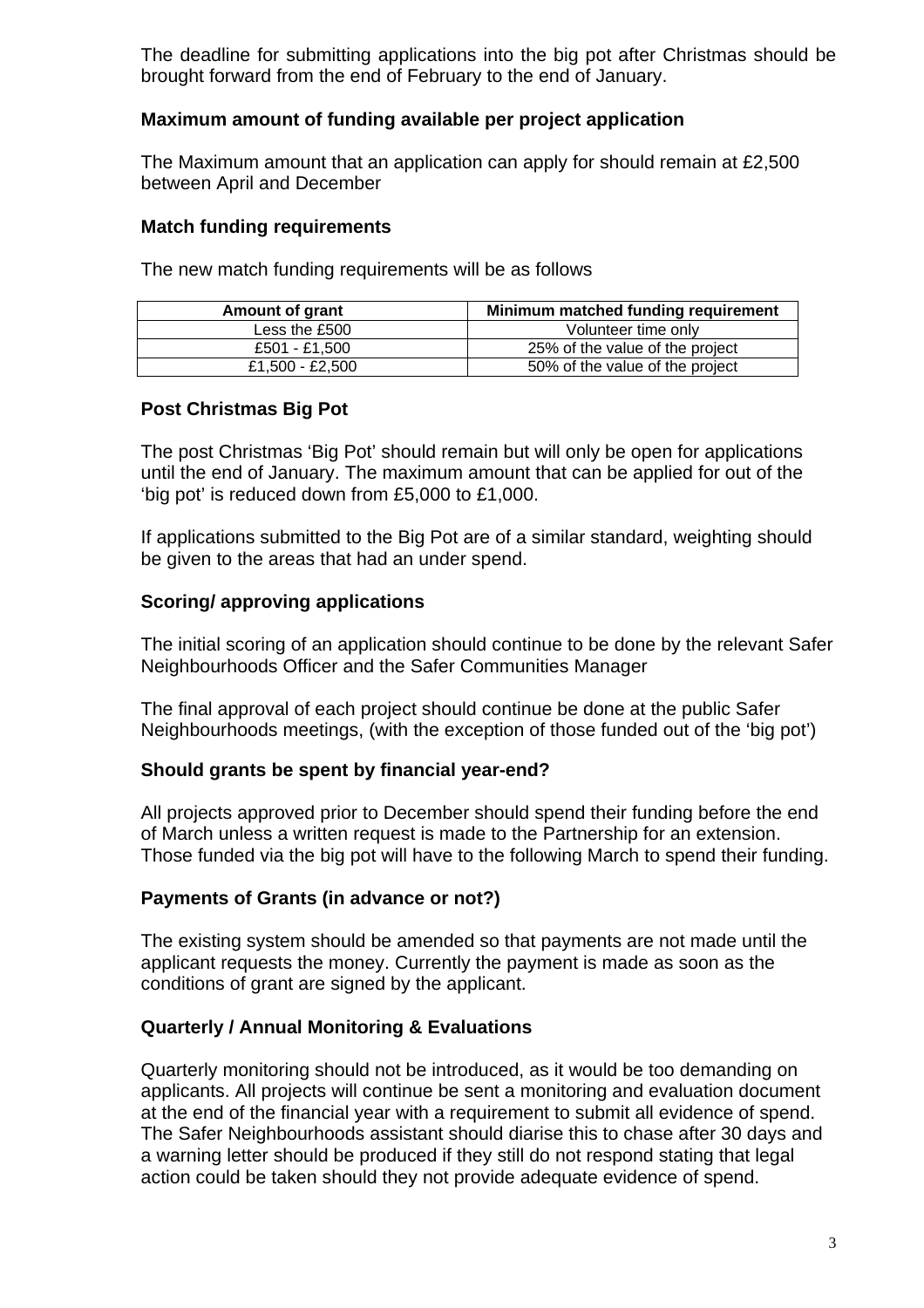## **Attracting more applications from urban core areas**

More emphasis should be given at the Safer Neighbourhood meetings on promoting the assistance that is available to help set up projects and to complete Application forms.

This should also be detailed on the Website where the Application forms and Guidance document are available and it should also be clearly detailed on the covering letter that is issued with the Application forms.

## **Application form and Guidance document**

The application form has been amended to offer more help to the applicant; it now refers to relevant sections in the Guidance, which in turn has now been numbered. The application form also now asks for a delivery time to be put on the projects and some of the language has been changed to be more user friendly. The capital / revenue breakdown has also been removed.

The Guidance document has been amended to reflect the proposed changes that have come out of the review. It has also been split into numbered sections and the pages have been numbered. Some of the language has also been made more simplistic and the deadline dates for applications have been added in. The revised Application form and Guidance are attached as appendices.

## **4.0 Financial Implications**

4.1 The total grant funding available for communities to bid into will remain at £24,000. This is split between the 6 Safer Neighbourhood areas. Each area will be awarded £4,000 to spend during the financial year. The funding for the scheme comes from the Safer South Derbyshire's core funding budget and is made up of contributions from the District Council and the Police via the BCU funding

## **5.0 Corporate Implications**

5.1 The new Plan will aid and improve the co-ordination of multi agency action against crime and Disorder and thus will contribute to achieving many of the Safer and Healthier related targets contained within the Corporate Plan.

#### **6.0 Community Implications**

6.1 The Safer Neighbourhoods funding stream provides the local community with an opportunity to assist the Partnership and police in identifying and tackling local issues. It can help keep community buildings safe and secure, encourage local young peoples groups to form and encourage other members of the community to

## **7.0 Conclusions**

7.1 Significant progress has been made during the 4 years that the Safer Neighbourhoods meetings have been operating. The funding stream is a major part of enabling the community to be involved with assisting in reducing crime and disorder in their local communities. It is important that the funding stream remains accessible for all groups in the community and is not overly arduous whilst still remaining robust and in line with audit requirements.